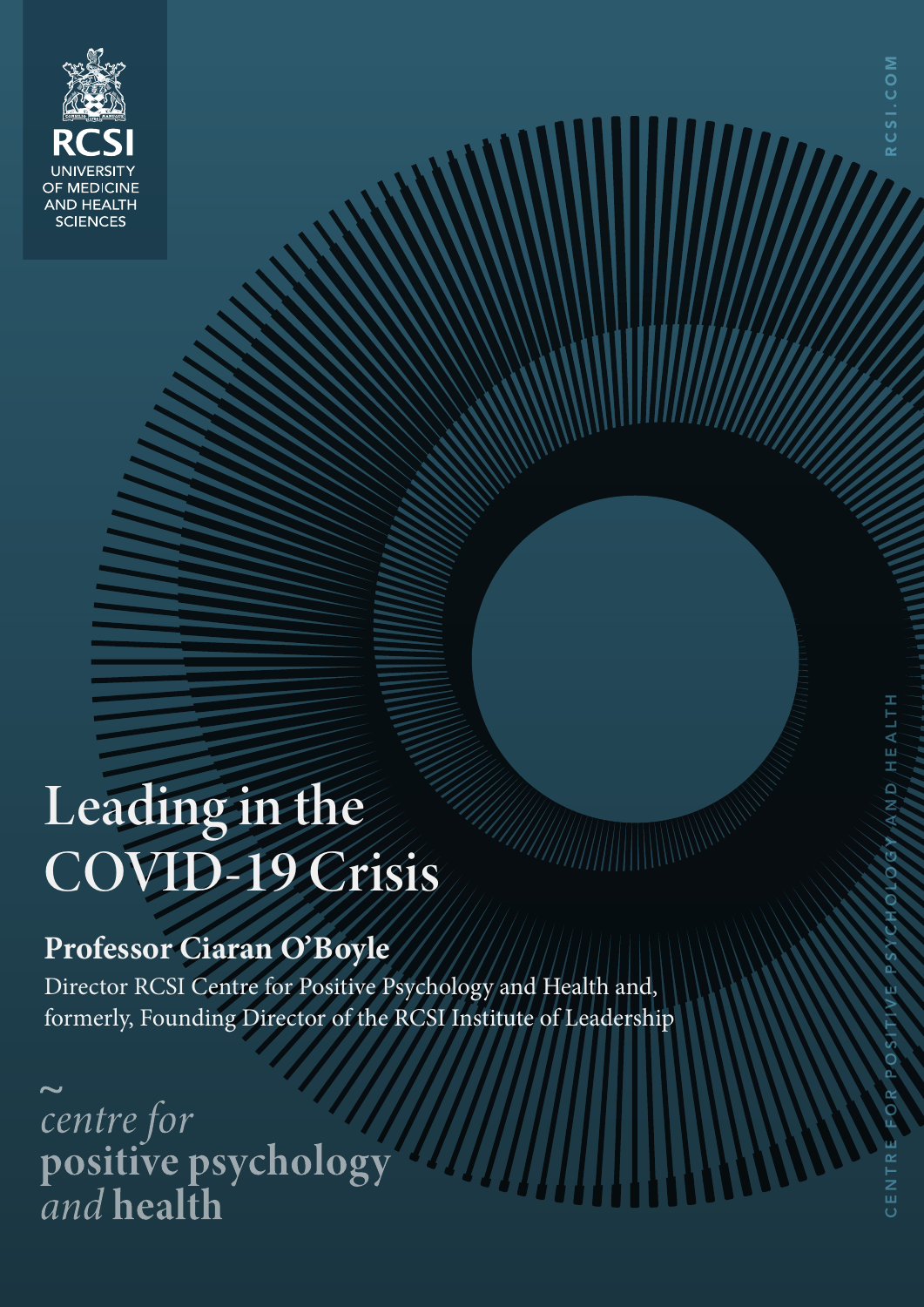#### **Leading in the COVID-19 Crisis ~**

**Professor Ciaran O'Boyle** Director RCSI Centre for Positive Psychology and Health and, formerly, Founding Director of the RCSI Institute of Leadership

 $\sim$ 

The COVID-19 pandemic presents enormous challenges for leaders at all levels of society. The pervasiveness of the pandemic, the complex features of the disease and its management, and the current and future impact on working life require considered and effective leadership.

The leadership model that is underpinned by the best research evidence is called authentic leadership $^1$ and it poses four key personal challenges for leaders:

(1) Knowing oneself;

(2) Doing the right thing;

**2**

(3) Being fair-minded;

(4) Being genuine and compassionate.

All of these are relevant in the current crisis.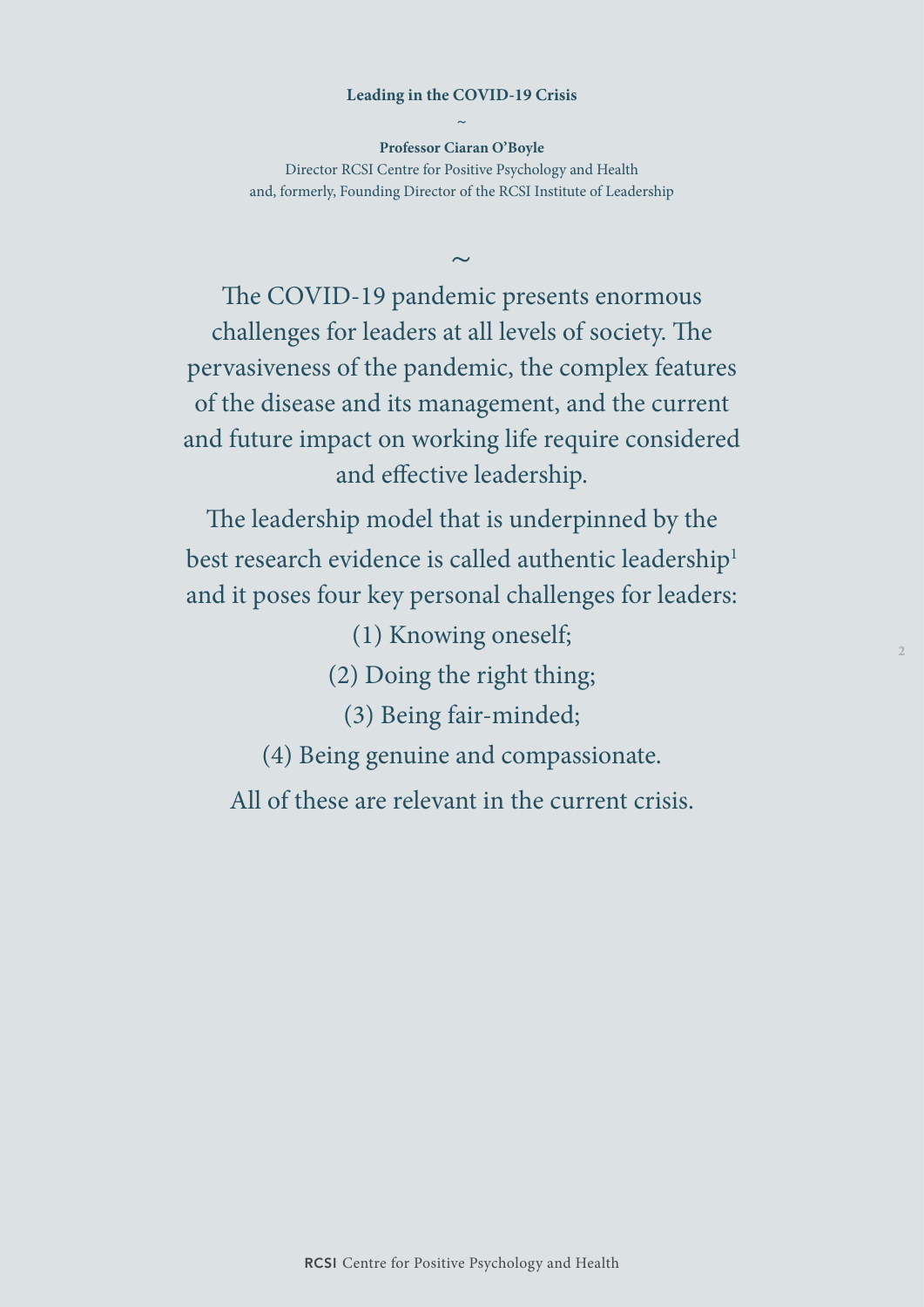#### **Leading in the COVID-19 Crisis**   $\sim$

**Professor Ciaran O'Boyle** Director RCSI Centre for Positive Psychology and Health and, formerly, Founding Director of the RCSI Institute of Leadership

### Knowing yourself

The starting point for effective leadership is self-awareness and understanding. This involves knowing one's strengths and weaknesses and, importantly, one's mindset - how one makes sense of the world. This type of knowledge can only be gained through reflection and self-analysis but finding the time or inclination to do this, when one is living a busy life, is very difficult. The German poet Rilke describes the challenge of self-awareness thus:

"*For if we think of this existence of the individual as a larger or smaller room, it becomes clear that most people get to know only one corner of their room, a window seat, a strip of floor which they pace up and down*"2

Many, but not all, leaders arrive at some degree of self-awareness through coping with adversity, through personal development training or, increasingly, by engaging in coaching. In addition to the challenges to their technical knowledge and skills, the widespread and unpredictable nature of the current crisis requires leaders to deploy emotional intelligence, to remain calm, to show humility about what they know and don't know, and to maintain a sense of hope and optimism.

It is also crucially important that leaders' self-awareness includes monitoring their own physical and psychological health. Burnout is not conducive to good leadership.

#### Doing the right thing

Authentic leaders strive to regulate their behaviour by behaving ethically. This is also important for organisations. We often see a significant and disappointing gap between the aspirational values an organisation professes and its lived values as expressed in its culture and climate. Ethical leaders do the right thing rather than what is most expedient, simple or cost effective. This requires moral courage and the capacity to rely on one's own judgement especially in situations where the costs of a dissenting view or decision can be significant. The followers of ethical leaders, knowing that they have chosen to behave in this way, do not have to second guess the leader's likely response to a situation. This, in turn, generates a high levels of trust and respect.

#### Being fair-minded

This involves objectively analysing all relevant data before making a decision rather than pursuing one's own exclusive agenda. For example, in leading highly skilled professional staff, the challenge is often to release the collective wisdom of the team. This is likely to result not only in better decisions but is also critical in the development of well-being, first, because followers become more confident and, second, because this enhances their sense of self-efficacy. The key needs of staff are (i) autonomy and control, (ii) belonging and (iii) competence. The greatest contribution a leader can make to helping staff meet these needs it by demonstrating fair-minded compassionate leadership 5.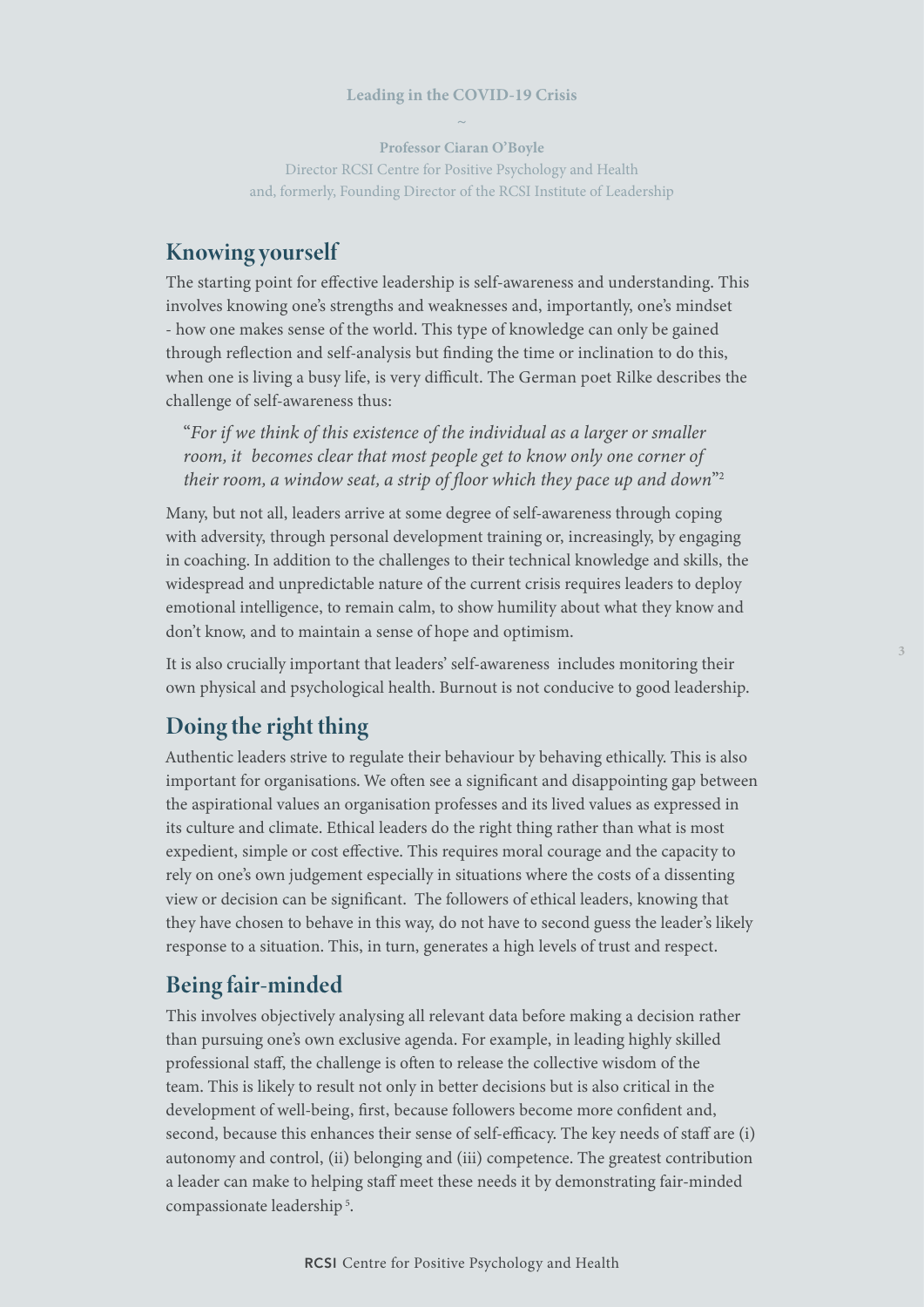#### **Leading in the COVID-19 Crisis**   $\sim$

**Professor Ciaran O'Boyle** Director RCSI Centre for Positive Psychology and Health and, formerly, Founding Director of the RCSI Institute of Leadership

#### Being genuine and compassionate

This involves presenting one's authentic self through openly sharing information and feelings as appropriate for situations. Effective leaders show their concern, not only for the tasks in hand but also for their followers' development and physical and psychological safety. They do this by listening, caring, empathizing and being compassionate, especially during the most difficult times when their people need them most. Remarkable new research is demonstrating the significant impact of compassion on employee engagement, organisational effectiveness and even on the biological substrates of disease and suffering<sup>45</sup>. The important model of compassion at work proposed by Monica Worline and Jane Dutton of (i) attending, (ii) understanding, (iii) empathising and (iv) helping, is very useful here<sup>6</sup>.

Leadership has always been more difficult in challenging times, but the unique stressors facing healthcare organisations at the present time call for a renewed focus on the most appropriate type of leadership. The current crisis requires compassionate leadership which, while realistic, is also focused on maintaining confidence, hope, and optimism. We need leaders who are self-aware, lead with integrity and purpose and understand that their most important asset is the people they lead. Most of all, we need leaders who are capable of balancing their technical skills and knowledge with a deep understanding of their people. As the American writer Maya Angelou said:

**4**

 *"I've learned that people will forget what you did, they will forget what you said, but they will never forget how you made them feel".*